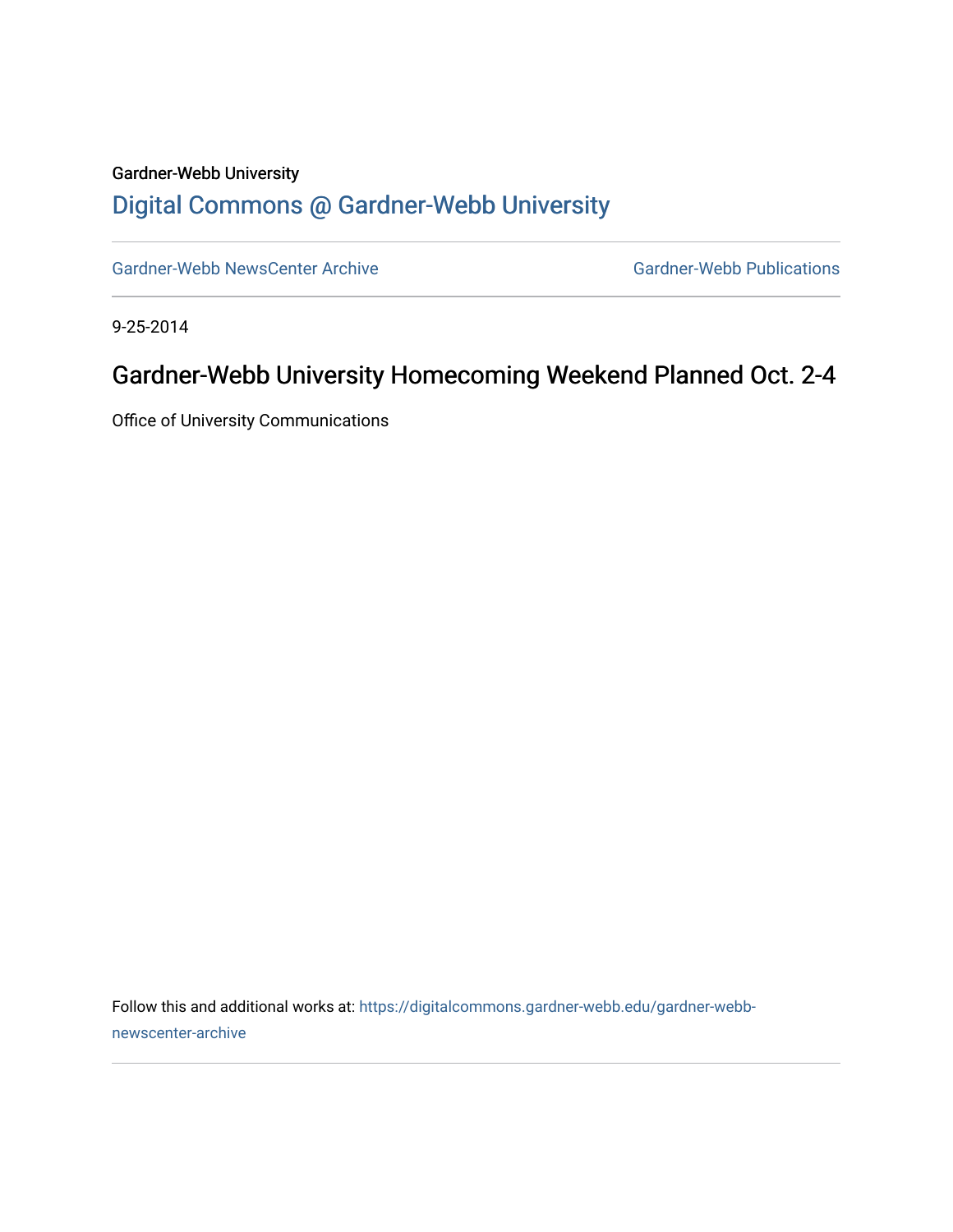# **Gardner-Webb University Homecoming Weekend Planned Oct. 2-4**

**webpublish.gardner-webb.edu**[/newscenter/gardner-webb-university-homecoming-weekend-planned-oct-2-4/](https://webpublish.gardner-webb.edu/newscenter/gardner-webb-university-homecoming-weekend-planned-oct-2-4/)

Office of University **Communications** 

September 25, 2014

*Event Includes Activities for Students, Alumni, & Community Members*

BOILING SPRINGS, N.C. – Homecoming weekend at Gardner-

Webb University is set for Oct. 2-4, and officials are planning

many opportunities for alums to come back to Boiling Springs to reconnect with their alma mater and reunite with old friends. The Office of Alumni Affairs and the Office of Student Activities have planned a variety of fun activities, detailed below. For more information about Homecoming, call the Office of Alumni Affairs at 704-406-2586.

**Thursday, Oct. 2**

#### **Battle of the Bands**

Stewart Hall, Tucker Student Center; 8 p.m.

#### **Friday, Oct. 3**

#### **Homecoming Golf Tournament Fundraiser**

River Bend/YMCA Golf Club; Registration and Lunch 11:30 a.m.; Shotgun Start at 1 p.m., Awards at 5:30 p.m.

Join the GWU Golf Team as they host the GWU Trophy Cup Golf Tournament.

- Each team will be paired with a GWU Golf member.
- Captain's Choice. Four-person teams are preferred. Individuals welcome.
- Lunch and gift pack included in the registration fee.

Cost: \$75 per person or \$300 per team. Hole sponsorships are available for \$100.

For information, contact Tee Burton at (704) 406-3986 or thurton@gardner-webb.edu.

#### **Volleyball Matches**

LYCC, Paul Porter Arena; 7 p.m.

#### **Athletic Hall of Fame Reception & Banquet**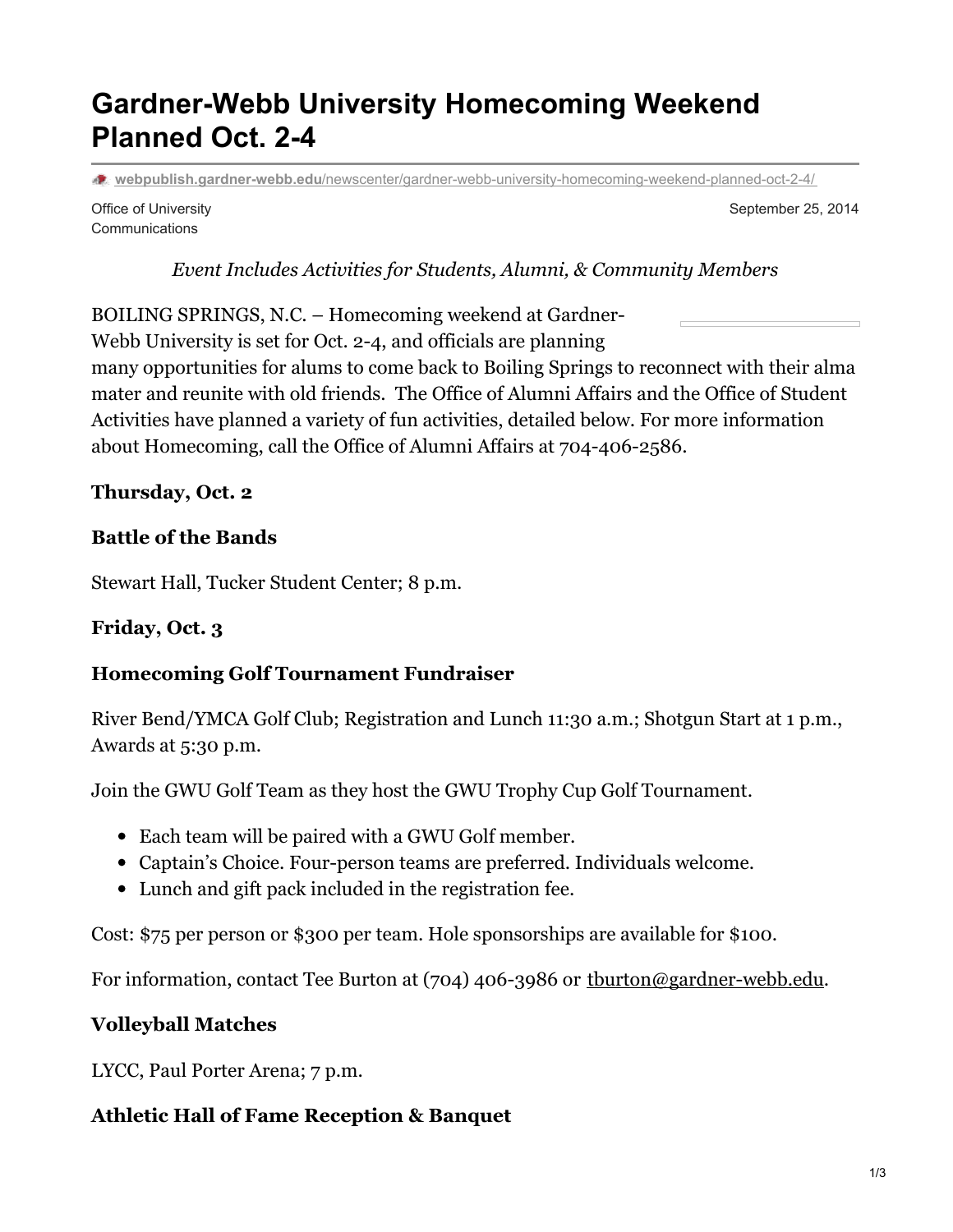Tucker Student Center; Reception at 6:30 p.m.; Banquet at 7 p.m.

Alumni and Friends of the University are invited to attend this annual event sponsored by the GWU Athletics Department for a tribute to the 2013 GWU Athletic Hall of Fame inductees.

- Tribute to the 2014 GWU Athletic Hall of Fame inductees.
- Cost: \$18 per person
- Pre-registration and tickets required.
- Business attire is required.

### **Powder Puff Game**

Spangler Stadium; 7 p.m.

### **Bonfire**

LYCC Parking Lot; 9 p.m.

# **Movie on the Quad**

10 p.m.

### **Saturday, Oct. 4**

# **5k Color Run**

Packet Pickup at 7:00 a.m. Race Begins at 9:00 a.m. Location: LYCC Parking Lot ColorDash [Registration](http://www.thecolordash5k.com/Boiling Springs NC.html)

# **Outdoor Adventures Ultimate Frisbee Tournament**

Intramural Soccer Field; 9 a.m.

# **Gallery of Distinguished Alumni Brunch (invitation only)**

Tucker Student Center; 10 a.m.

The GWU Alumni Association and Office of Alumni Relations will honor the 2014 GWU Gallery of Distinguished Alumni and Friends inductees.

- Pre-registration required;
- Inductee and two guests free (additional guest is \$15 per person);
- Business attire is required.